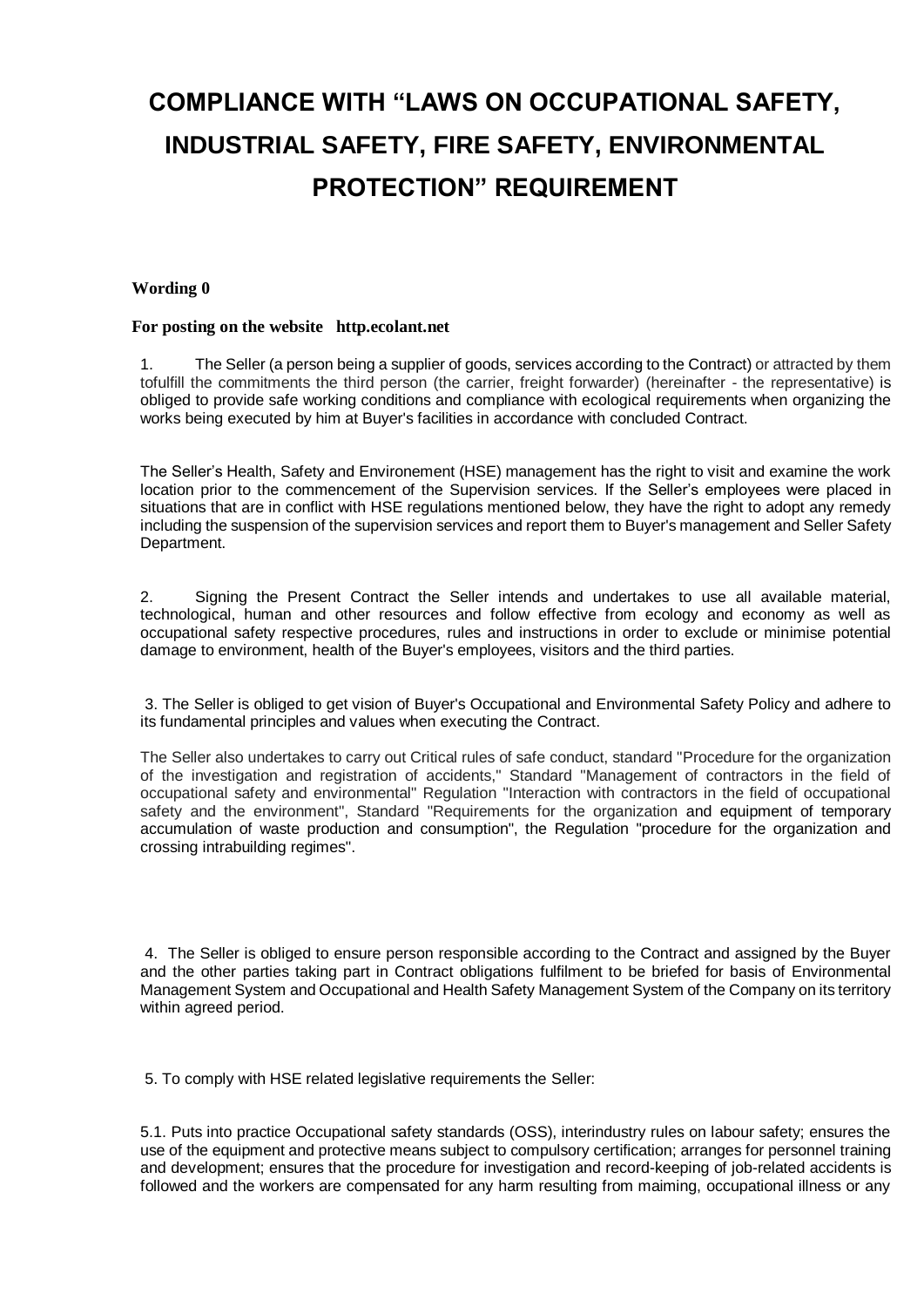other injury to health related to fulfilment by such workers of their employment duties; facilitates regular contacts with and consults state authorities for health and safety control and supervision.

5.2. Ensures compliance of its company personnel with health, safety, environment and fire safety requirements set by current legislation of the Russian Federation. The Seller undertakes the responsibility for fulfilment of HSE, fire and other kinds of occupational safety requirements during work execution on Buyer's territory and outside it, provided, that the work provided in the interests of the Buyer.

5.3. Ensures within one hour sending-off from Buyer's territory the employees violated occupational, HSE and fire safety rules or appeared on Buyer's territory being alcoholic, drug intoxicated and having any other intoxication.

5.4. Provides participation in the performance of works and services of the Seller personnel from the engineering and technical personnel, certified in accordance with the rules and regulations on industrial safety documents in the field of environmental protection and ecological safety in accordance with Article 73 of the Federal Law number 7- FZ from 10.01.2002. "On Environmental Protection", as well as having a certificate of advanced training in the field of performed work.

The Seller shall undertake to perform a specialized assessment of the conditions in the workplace in a timely manner. At the Buyer's request, the Seller shall provide documentation sufficient to serve as evidence of such specialized assessment of workplace conditions and of employee certification as well as personnel skill upgrade certificates.

5.5. When using hoisting devices the Seller shall appoint by order technical officers–to oversee the safe operation of hoisting cranes, lifting devices and packaging, engineering and technical personnel who is responsible for the maintenance of cranes and working order, and the person who is responsible for the safe operation of cranes, indicating the certificate number. A copy of the order is transmitted to the Buyer.

5.6. Ensures compliance of Seller's personnel with traffic safety rules at the territory of the Buyer and outside it, provided, that the work provided in the interests of the Buyer.

Ensures technical serviceability and completeness of the vehicles used in the interests of the Buyer at the Buyer 's premises and outside it.

Provides driving personal protective equipment (suit for protection against common contaminants, protective helmets, shoes with a hard toe cap, gloves, high visibility vest).

The Buyer shall not be liable for accidents that are the result of non-compliance of the provisions of this paragraph by the Seller's personnel.

The Buyer may not pass the vehicle at a checkpoint in case of absence of the of the Seller's driver protective equipment listed above (PPE).

5.7. The Seller is obliged to inform the drivers that they shall never:

- violate Traffic regulations of the Russian Federation, road signs, arrows, road markings, traffic diagrams of move and stop;

- exceed the 40 km/h speed limit within the Buyer's territory, and exceed 5 km/h speed limit when entering, leaving and moving within production premises;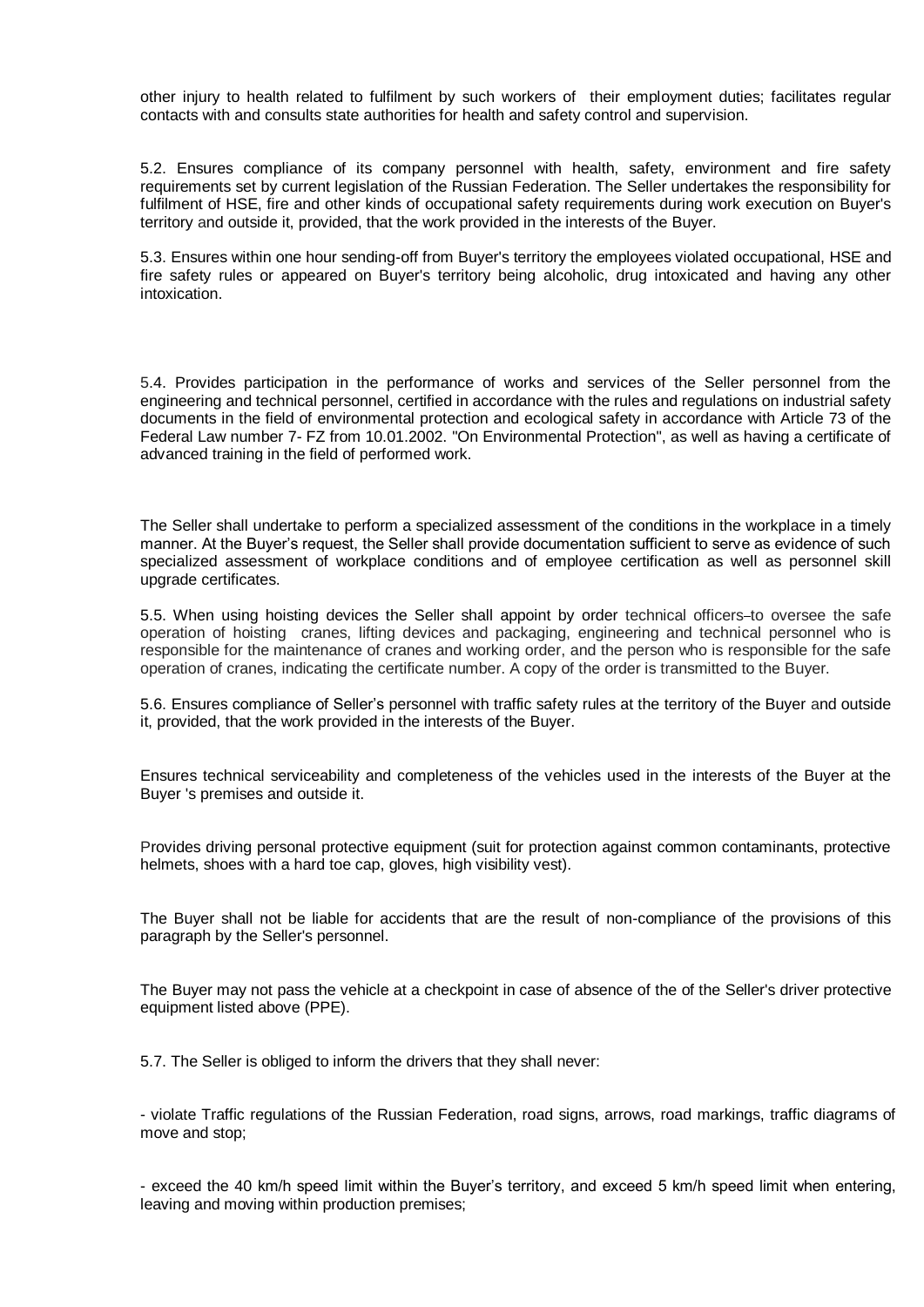- come in and drive in the production shops without PPE and escort by the representatives of the Buyer;

- stay at a dangerous area, inside the cab and body (container) during loading-unloading of lifting mechanisms. A driver shall stay in a safe area while controlling the progress of loading-unloading operations. The Buyer has a right not to conduct loading-unloading operations if the driver does not follow this requirement.

- initiate the vehicle movement in case of finding insecure load fastening and positioning. A driver shall inform responsible persons at shipment areas about cases of insecure load fastening and positioning.

- park a vehicle on curbs, lawns, in front of shop gates, on railways and rail crossings, on crossroads, in industrial or other premises (excluding the technological need), at buildings' and facilities' walls, as well as at other areas not specially allotted to this effect;

- leave a vehicle in industrial premises without permissions of the shop representative and with engine on;

- refuse to show the documents (cargo and authorization documents etc.) upon demand of representatives Buyer's subsidiary operatives.

5.8. When delivering the Goods, being dangerous cargo, vehicles of the Seller the Seller shall:

- follow the requirements of "European Contract on the International carriage of dangerous goods by road" (hereafter referred to as ADR).

The Buyer has a right not to allow a vehicle to enter the checkpoint in the case of finding violations of ADR, namely:

- as per provisions of chapter 5.3. ADR information board and markings like orange plates have not been placed on each transport unit that carries dangerous cargo;

- as per item 8.1.2.2. ADR certificate allowing carrying dangerous cargo has not been submitted;

- as per item 8.2.1.1. ADR driver does not have a certificate on preparation of drivers of the vehicles carrying dangerous cargo;

- provide for cargo markings on transport units as per requirements of GOST 19433-88 «Dangerous cargoes. Classification and marking";

- ensure the compliance of transport package and cargo packing with requirements of GOST 26319-84 "Dangerous cargoes. Packing";

- in transport documents provide for the information on each dangerous substance, material, article as per item 5.4.1. ADR (Annex №4 to the Cargoes transportation rules by motor transport approved by the RF Government decree № 272 dd.15.04.2011)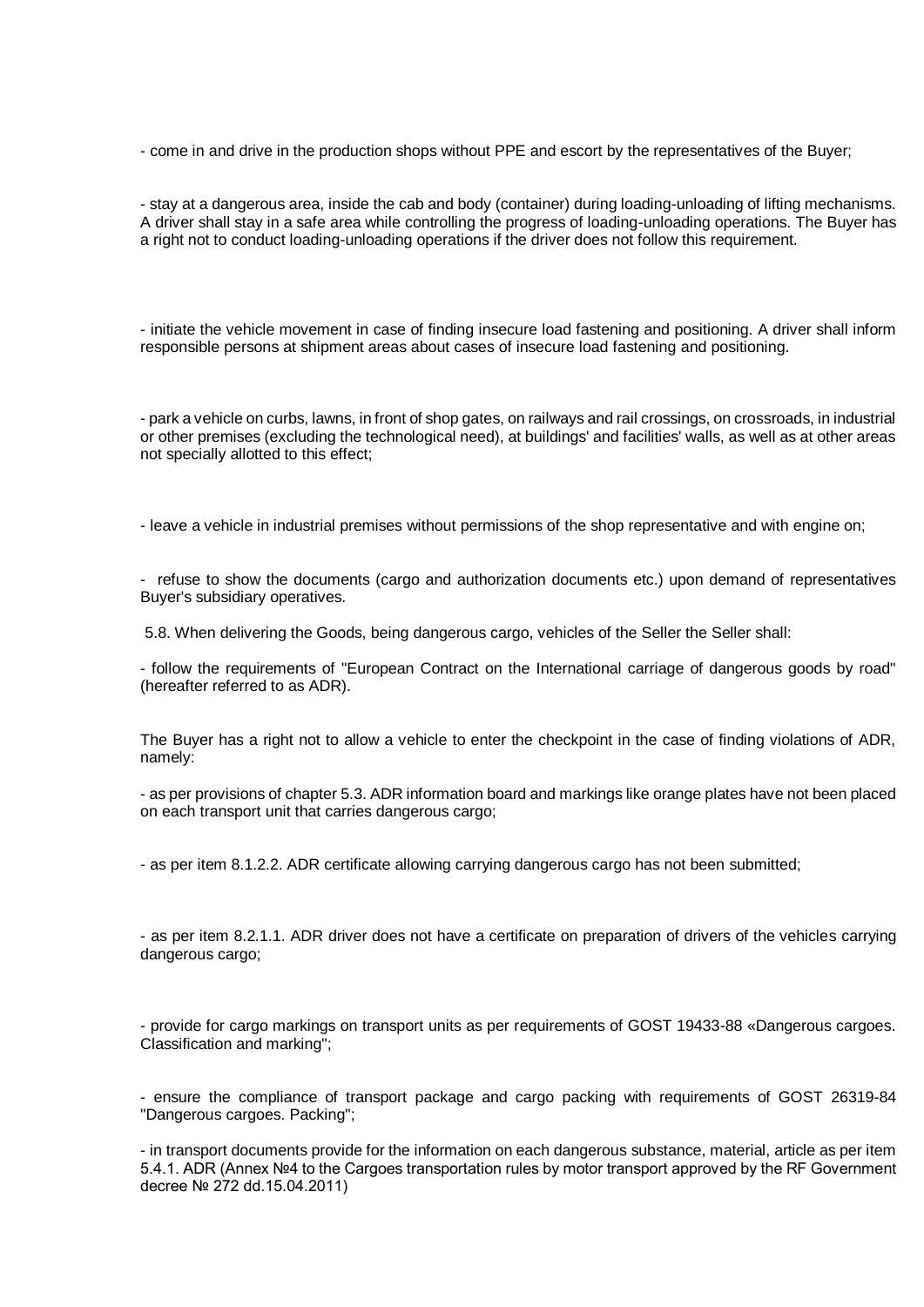5.9. The Buyer has a right not to allow a vehicle to enter the checkpoint in case of finding spill, leakage, dispersal of dangerous cargo from the transportation package.

5.10. Critical rules of safe behaviour

In order to exclude dangerous actions of the Seller's personnel that can cause heavy consequences (industrial accidents, fires, etc.), and enhance the responsibility of the Seller's personnel when arranging works performed by the Seller's within the Buyer's territory, as per the concluded Contract, it is strictly prohibited:

5.10.1. To enter the territory of the Buyer being alcoholic, drug intoxicated or having any other intoxication, drink alcohols or take drugs at the Buyer's territory.

5.10.2. To smoke outside of designated places at the territory of the Buyer.

5.10.3. To stay at the production sites without prescribed PPE.

5.10.4. To enter a dangerous zone of working equipment, moving machines and mechanisms without authorization or any special written permits.

5.10.5. To perform operations of heightened danger without permits to work.

5.10.6. Not to fasten seat belts (if vehicle is equipped with them) in a vehicle moving.

5.10.7. To hide information on violations of Cardinal rules of safe behaviour, on accidents, fires, ignitions, incidents happened, troubles in railroad transport operations, facts of technological regimes violations and near miss incidents for personnel's and visitors' life and health.

5.10.8. To use cell phones when driving the cars or operating the equipment.

5.10.9. To work in disabled machines, equipment.

5.10.10. To perform disposal of industrial waste waters into storm water drain and soil system, to throw wastes (rubbish) outside of specially arranged places, to clutter up the territory of the plant, to perform parking of vehicles in grass, to hack green planting.

5.10.11. To perform any type of work if the order of safety works carrying out is unknown.

5.11. The Seller shall submit corresponding safety data sheets (dated not later than 5 years ago) on supplied products, hazardous substances, used in work on the territory of the Buyer. Seller's personnel shall be provided with PPE, CSS, means of containment for hazardous substances leakage and shall be trained how to use them.

5.12. The Seller undertakes not to use in the process of work materials containing asbestos.

The Buyer warrants that areas and components to be serviced by Seller employees are free from asbestos.

Should the components not be free from asbestos, Seller shall inform the Buyer about the need of de-polluting the components and put them in an asbestos-free condition, before starting the services.

In this event, the Buyer will arrange at its costs the disposal of asbestos; Seller shall be entitled to an adjustement of the Time schedule which shall be extended for a period equal to the duration of the disposal of asbestos plus a resetting period to be decided by the Parties after mutual consultation.

5.13. The Seller shall reimburse the Buyer for fines as against the presentation of official documents evidencing that such had been assessed by Government authorities, to reimburse in full for any pecuniary damage resulting to the Buyer, in particular damage to the environment, Buyer employees, or third parties, from any act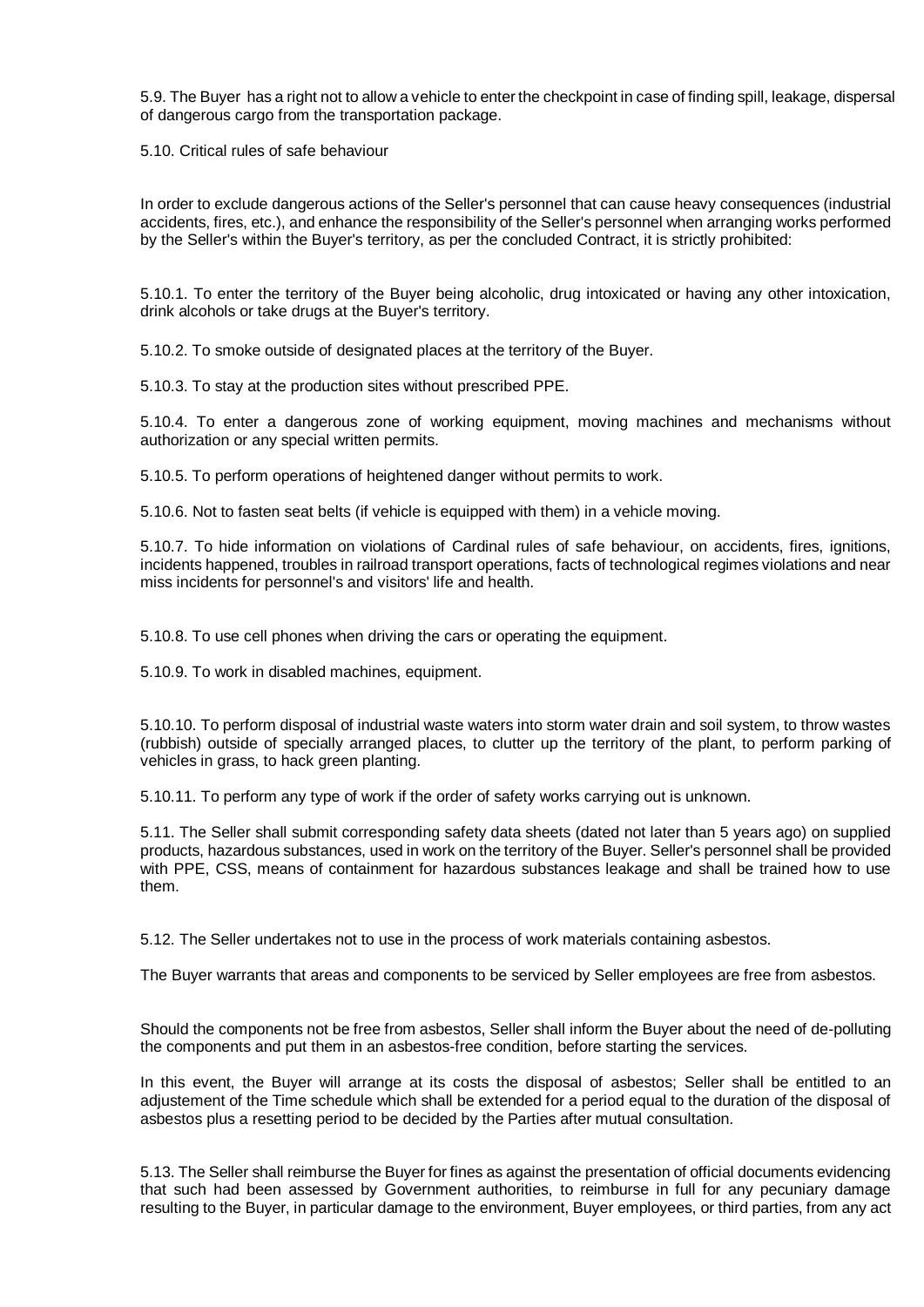or omission of the Seller, its employees when provided with official documentation, evidencing such damage, up to a maximum of 3% of the total Contract Price.

5.14. The Seller undertakes to inform the Buyer about all the incidents and accidents happened at the territory of the Buyer during Contract execution by the Seller within no more than 24 hours from the accident, to investigate indicted accidents in accordance with requirements of the Russian Federation law.

6. Seller's responsibility for violation of rules and regulations on occupational and environmental protection, fire and industrial safety.

6.1. The Buyer reserves the right for unilateral suspension and further termination of the Contract in case of confirmed evidence of systematic (two or more) severe violations of the Seller's obligations represented in this Appendix and ignoring the environmental protection principles, the priority of which is recognized by the world community, the requirements for the occupational safety, industrial safety, fire safety and other technical security. Before termination of the Contract the Buyer shall use its Contract suspension right as per above at least for 2 (two) times. Contract termination shall be called by means of a written notification of the Buyer addressed to the Seller.

6.2. The Buyer reserves the right to exclude the Seller's representatives from work site because violations of HSE including Cardinal rules of safe behavior with confiscation of pass, prohibition of the Company's site attendance in future and with possible including of the Seller to the list of undesirable Sellers.

6.3. The Buyer reserves the right to perform the control of the Seller's Contract execution for the compliance with current legislation for occupational, industrial and fire safety and other technical security, environmental safety and sanitary.

Representative of the Buyer has a right at any time to call the representative of the Seller for verification

In case of the Seller's representative absence on a call of Company at a specified time and place the unilateral act is drawn-up and the mark of absence is inserted.

6.4. The Buyer has a right to suspend the Seller's operations when finding violations that can cause an accident, an emergency or a fire and/or to request from the Seller/Contractor to exclude any worker involved in the Contract execution at the Buyer's Plant.

6.5. Based on revealed violations, made by the Seller draw up the Act in duplicate (it is allowed to fill in a form by handwriting) and hand in to the Seller's representative (supervisor, site manager) for signing. The following shall be specified in the act: date, place, the type of violation, the name of the Seller's employee, who made a violation, the number of his pass, violator's signature. The Buyer's representative after drawing up and handing in the act for signing to the Seller's representative sends the Act to the address of the Seller.

The Seller performs investigation of the causes of violation and sends the results to the Buyer within the dates specified in the Act. The Buyer has a right to take part in the investigation of causes of revealed violations specified this request in the Act. If the Seller's representative does not agree with the facts specified in the Act, he shall explain in written form a differing view which is attached to the Act.

6.6. The Act is the basis for application of penalty in accordance with conditions of the Contract and the present Appendix.

In case of detecting violations not posing a visible threat for occurrence of an accident, an emergency or a fire, elimination of those by the Seller in the dates, specified in the Act, and if these violations are not repetitive, penalty as per the contract conditions of the present Appendix can be not applied.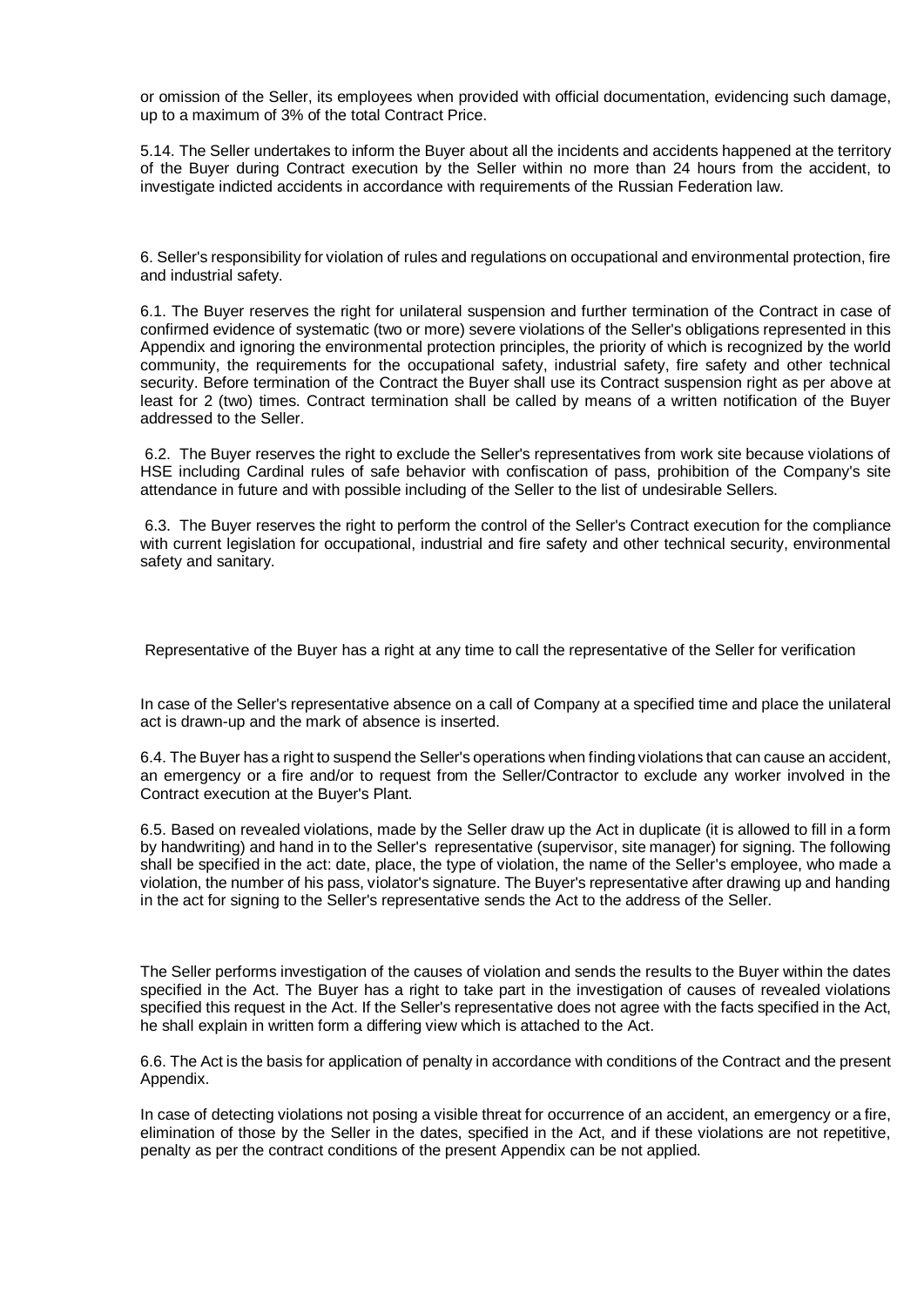In case of major violations of occupational safety requirements, the Buyer has a right not to allow the person who made a violation to the territory for date to 3 month with confiscation of pass before the official document submission confirmed the passing of the re-checking of requirements knowledge, which were violated.

6.7. For violation of the Seller's/Contractor's Personnel Critical rules of safe behavior, as well as the violation of labor protection norms, industrial, fire safety, environmental protection, violation of technologies of conducting works, traffic regulations, rules of admission and intrabuilding regime and related to their compliance with treaty obligations Supplier/ Contractor shall pay to the Company a fine for a first offense in the amount of 10,000.00 Rubles (Without VAT), for each subsequent case – 20,000.00 Rubles (Without VAT).

6.8. In case of application of fines on the basis of the violation Act, the Buyer shall send to the Seller an invoice with complete calculation and indication of the total amount, which shall be paid by the Seller within 10 (ten) working days on the bank account of the Buyer, provided under the Contract.

6.9. The penalty is not a subject to recovery from Seller in case if Seller shall provide to the Buyer within the limit specified in the Act the documents (copy of the contract documents, payment orders, commercial invoices and other documents) confirming the direction / use of cash in the amount, equivalent (or more) than the amount of the fine for the violation referred to in the Act of the labor protection, environmental protection, fire and industrial safety, including, but not limited to:

- implementation of occupational health and safety management system, environmental management system, quality management system;

- purchasing of additional personal protective equipment;
- smoking area outfit;
- outfit the area of additional extinguishing facilities;
- outfit of the places for work performance area by additional fences, information boards;
- extraordinary staff coaching prevented violations;
- other similar events.

Activities carried out by the Seller shall be agreed with the Buyer.

6. The Buyer shall assure the safety of the personnel involved in the project with particular reference to interferences among the Seller's supervisors, the Buyer's personnel and Buyer's subcontractor. Basic principles to assure a safe working place are listed below:

### **1. Basic requirements**

1.1. Plant risk assessment provided in advance prior to the commencement of supervision services and safety orientation for the Seller's personnel (including specific safety and operative procedures to be implemented at site);

1.2. Site emergency and evacuation plan in force;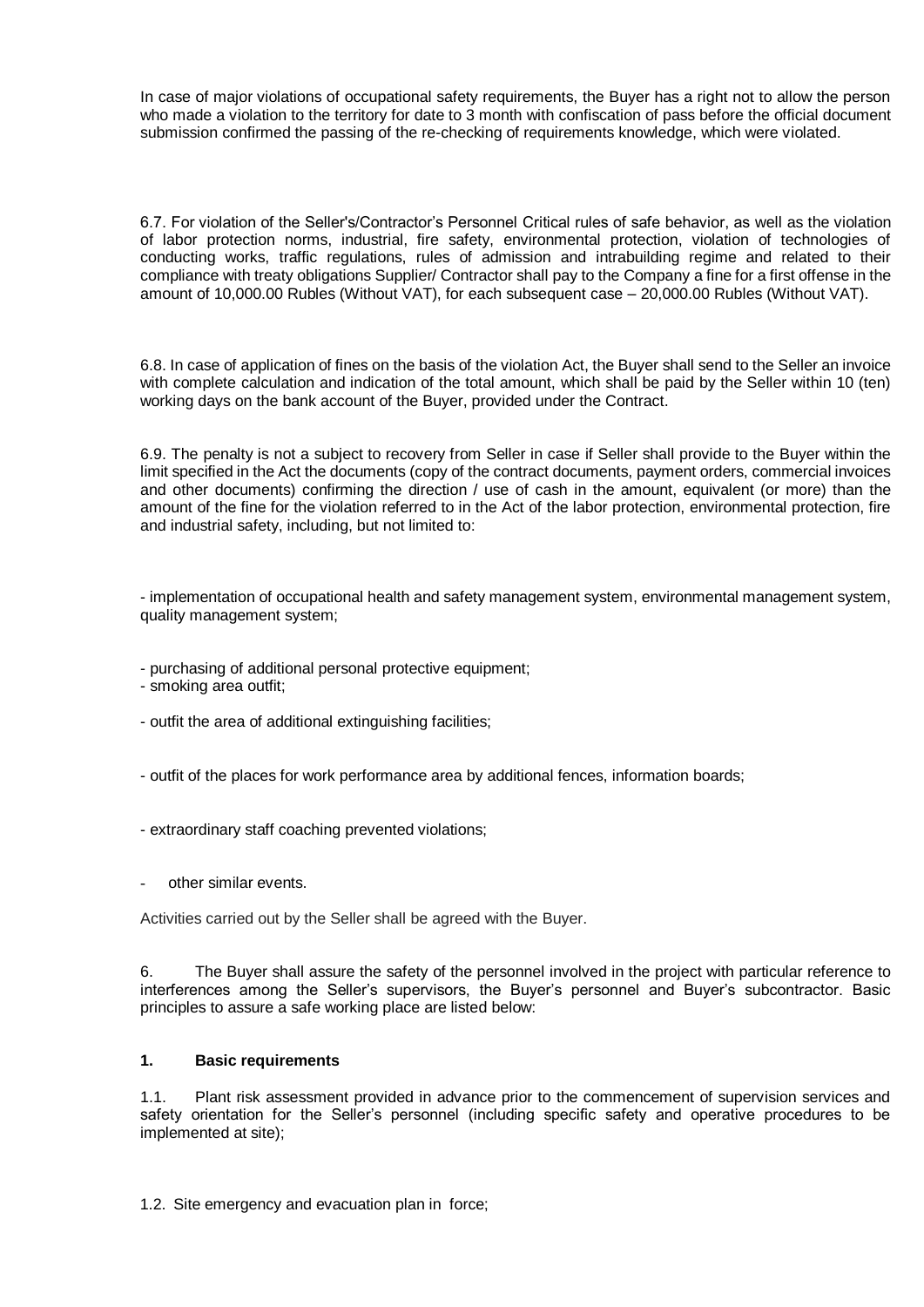1.3. First-aid and fire fighting staff and equipment always available at site;

### **2. Work area conditions:**

- 2.1. Fenced-in work area during site activities.
- 2.2. Good house-keeping and waste control systematically performed;
- 2.3. Protections to prevent the risk of fall, life-line installed where required;
- 2.4. Pits and trenches properly covered or protected;
- 2.5. Access route, walkways and routes protected and secured;
- 2.6. Excavation works highlighted through suitable safety signs;
- 2.7. No overhead works in progress in the area where Seller services are required;

2.8. Scaffolds and ladders stable and fasten to the structures made accordingly to the international standards (ISO/OHSA or equivalent);

2.9. Areas where the Seller's services are required must be always free from chemicals or dangerous substances;

2.10. In the event of access in confined or narrow spaces, international safety standards must be envisaged and fulfilled;

2.11. Offices, areas for eating and toilets identified and equipped outside the construction area.

## **3. Means and tools conditions:**

3.1. Electrical panels, cables and extension leads regularly checked, free from defects, protected from adverse weather conditions and manufactured according to international safety standards;

3.2. Heavy vehicles and means (e.g. EOT cranes, trucks, mobile elevating working platforms, forklifts) maintained in good conditions according to basic international safety standards (ISO/OHSA or Russian equivalent);

3.3. Lifting chain, slings and tackles regularly inspected and used if in good conditions according to basic international safety standards (ISO/OHSA or Russian equivalent);